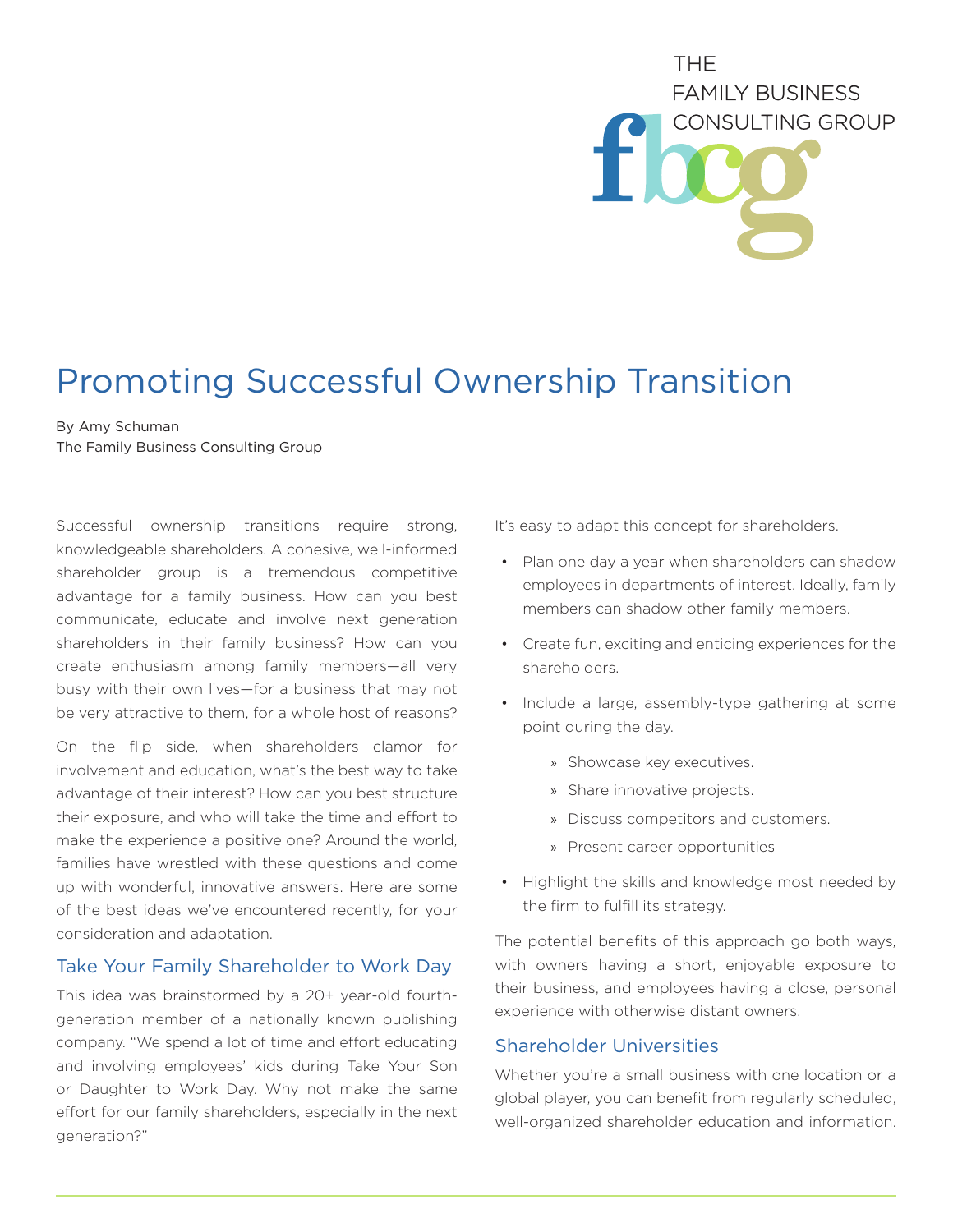It could be a monthly conference call, a quarterly financial update, a biannual site visit or an agenda item on the annual shareholder meeting. Consider adapting these proven approaches for your situation:

- Poll shareholders to determine subjects of greatest interest. Then establish a rolling 12-month education calendar with dates set well in advance.
- Plan the location, timing and structure carefully to maximize attendance. Consider a rotating meeting location to showcase important facilities or customers and to reach out to the greatest number of shareholders.
- Create a budget and expense guidelines to ensure a fair process. Pay to bring far-flung family shareholders together. Pay to bring experts to the meetings. Pay to create tasty meals, conducive settings and memorable team-building experiences. Some families even pay attendees a small stipend for their time, arguing that well-informed shareholders are a competitive advantage.
- Make use of existing company materials, such as the new employee orientation program, product training or customer communications.

One large third-generation family holds an annual Shareholder Education Week. They bring family members to corporate headquarters for a full week each summer. They combine team building, corporate presentations, financial education, owner goal-setting, site visits, customer and competitor updates, individual career assessment and counseling, and just plain fun. This approach has helped them meld a cohesive shareholder group—across two generations, multiple family branches and many time zones—that has stuck together during the boom and bust times in this company's cyclical industry.

#### Some Dos and Don'ts of Shareholder Education

DO keep family members directly involved in all aspects of the education. Scheduling, funding, preparing and presenting programs should all include family members' direct participation.

Here's one example: A fourth-generation auto parts manufacturer in the Southwest needed to educate a large next -generation group about the ownership structure. A complex network of trusts and real estate holdings, along with the core operating businesses, made the situation tough to understand. Even after several presentations, the G3s were still a bit uncertain as to who owned what. A member of the G4s worked with the company CFO to prepare a financial overview. Every third slide had a picture of a cool, fast car, selected by the young man. Whether it was a hot red Ferrari or an antique Austin, these cars provided laughter, mental relief and just sheer fun. Not only did the family gain a clearer understanding of their ownership structure, they left the presentation in high spirits; it was a meeting they'd never forget.

DON'T wait until the last minute. Provide plenty of notice for folks to fit this into their schedules. Plan the materials carefully, and invest care and resources into making the sessions polished and professional. Regularly evaluate and adjust the materials and approaches based on shareholder feedback.

DO create the expectation that shareholders will attend these sessions on a regular basis. Shareholder involvement and education should take place in a moderate, steady manner. Without a strategic, proactive approach, most families find themselves engaged in bursts of frenetic activity followed by years of inactivity. As with any kind of fitness, you know this doesn't lead to strength but to overuse of weak systems and, ultimately, to injury.

#### Shareholder Communications

What is your employee communications budget? How does it compare with your shareholder communications budget? Many sophisticated, successful family businesses that communicate regularly and thoroughly with their employees lack the same type of organized approach to shareholder communications. There is no budget. There is no staff. And, most important, there is only the merest trickle of information flowing to shareholders on a regular basis.

In this digital age, it can be very easy to create communications vehicles to stay connected with family shareholders. Some of these include the following:

• Family website.